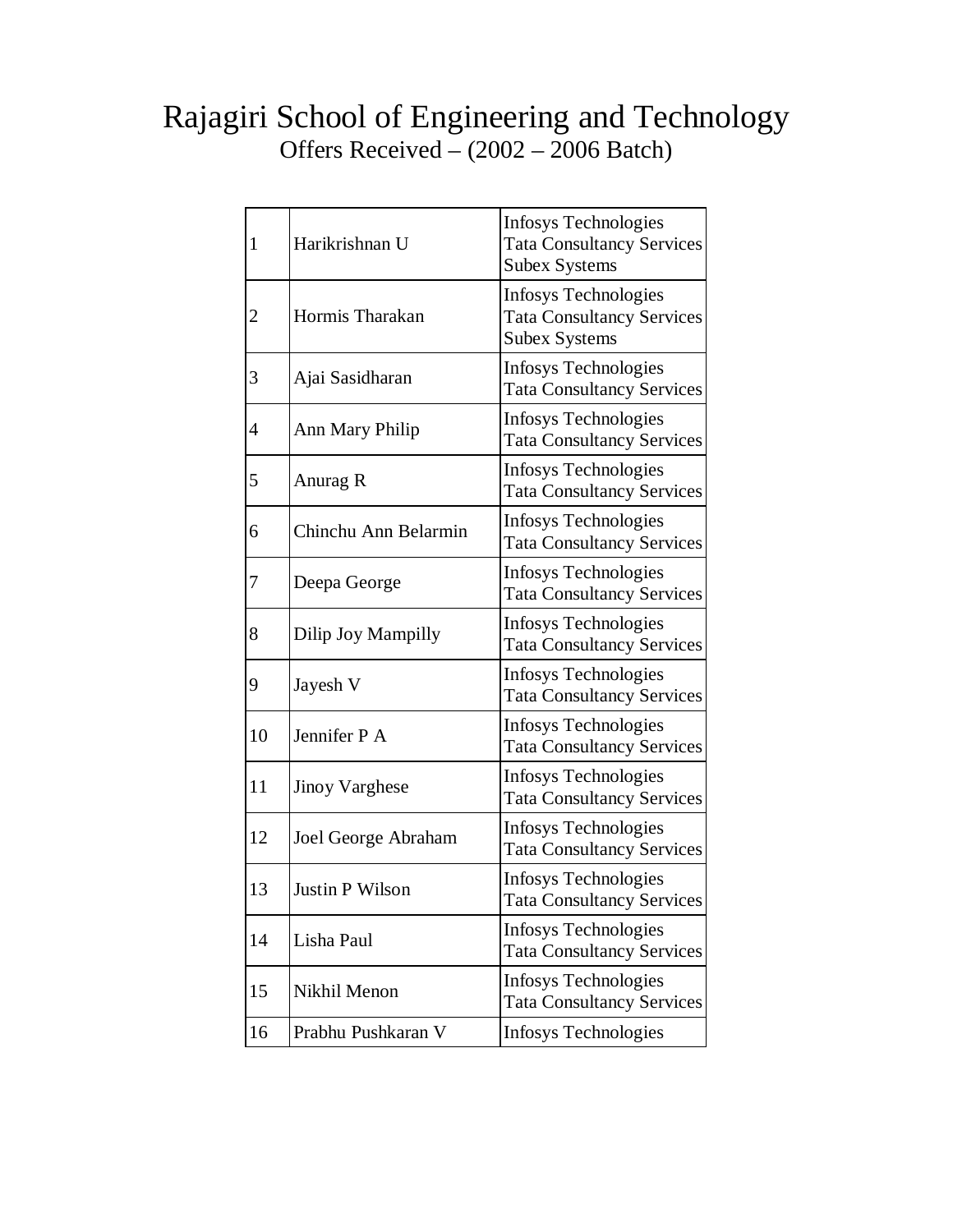|    |                            | <b>Tata Consultancy Services</b>                                |  |  |
|----|----------------------------|-----------------------------------------------------------------|--|--|
| 17 | Ram Mohan J                | <b>Infosys Technologies</b><br><b>Tata Consultancy Services</b> |  |  |
| 18 | Renju.C                    | <b>Infosys Technologies</b><br><b>Tata Consultancy Services</b> |  |  |
| 19 | Robin Tom                  | Infosys Technologies<br><b>Tata Consultancy Services</b>        |  |  |
| 20 | Sonia Thomas               | <b>Infosys Technologies</b><br><b>Tata Consultancy Services</b> |  |  |
| 21 | Swapna G Nair              | <b>Infosys Technologies</b><br><b>Tata Consultancy Services</b> |  |  |
| 22 | Vishal Vijayakumar         | Infosys Technologies<br><b>Tata Consultancy Services</b>        |  |  |
| 23 | Janice Ann George          | <b>IBS</b> Solutions<br>Satyam Computers Ltd.                   |  |  |
| 24 | Pradeep Chand C            | <b>IBS</b> Solutions<br><b>Sasken Communications</b>            |  |  |
| 25 | <b>Joseph Mathews</b>      | Satyam Computers Ltd.<br><b>US Technology</b>                   |  |  |
| 26 | Anila S                    | Infosys Technologies                                            |  |  |
| 27 | Arun Ghosh PA              | Infosys Technologies                                            |  |  |
| 28 | <b>Ashwin Thomas Eapen</b> | Infosys Technologies                                            |  |  |
| 29 | <b>Aswin John Mathews</b>  | Infosys Technologies                                            |  |  |
| 30 | Athira. V                  | <b>Infosys Technologies</b>                                     |  |  |
| 31 | <b>Bibin Prakash</b>       | Infosys Technologies                                            |  |  |
| 32 | Binu.K.B                   | Infosys Technologies                                            |  |  |
| 33 | Cigil Mathew               | <b>Infosys Technologies</b>                                     |  |  |
| 34 | Deepu Nair                 | Infosys Technologies                                            |  |  |
| 35 | Dhanya Madhusudanan        | Infosys Technologies                                            |  |  |
| 36 | Gipin Paul                 | Infosys Technologies                                            |  |  |
| 37 | Jennifer Yakub             | Infosys Technologies                                            |  |  |
| 38 | Jerrin Elias               | <b>Infosys Technologies</b>                                     |  |  |
| 39 | Jerry John Chittillapilly  | Infosys Technologies                                            |  |  |
| 40 | Jojen Jose                 | <b>Infosys Technologies</b>                                     |  |  |
| 41 | Megha Venugopal            | Infosys Technologies                                            |  |  |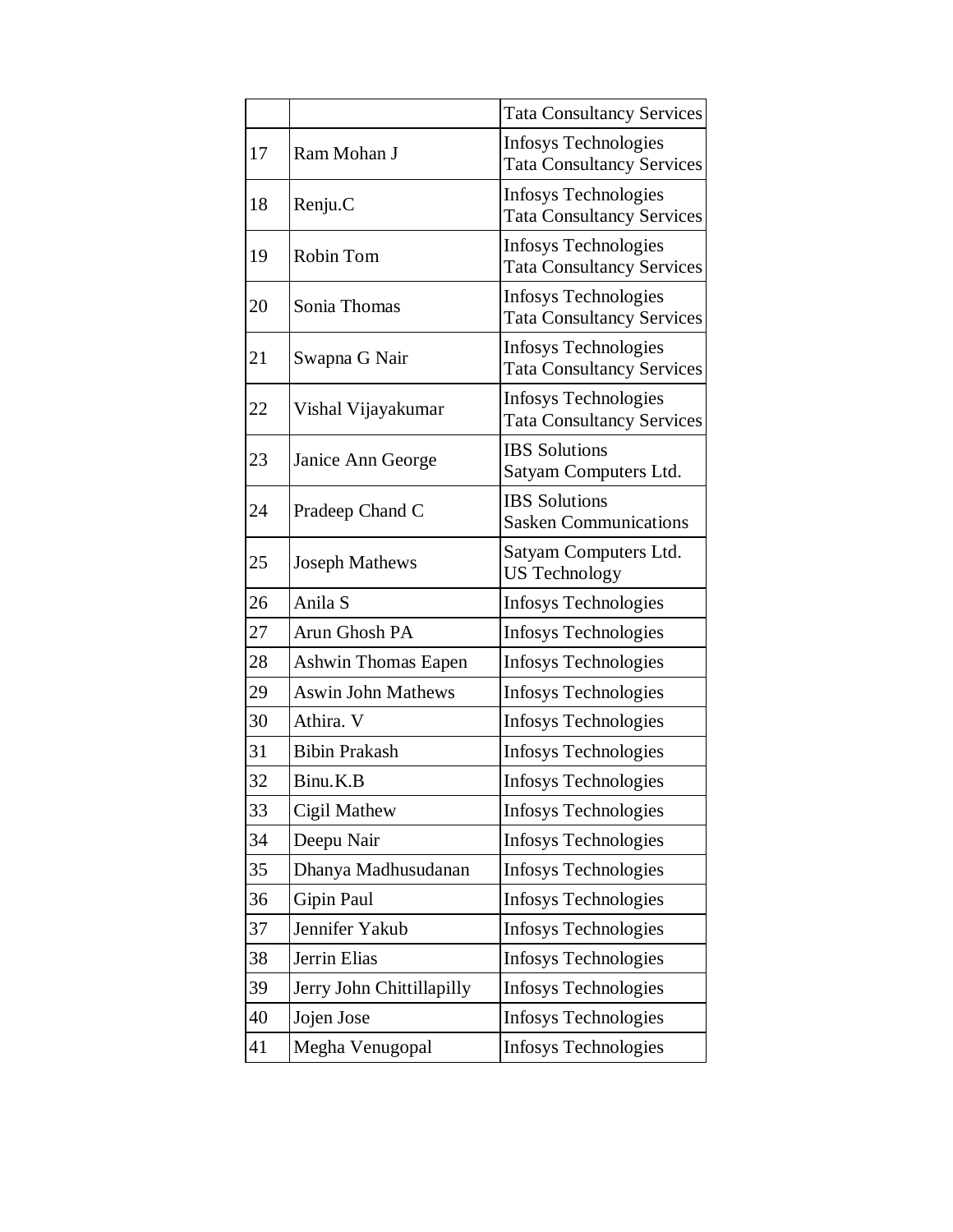| 42 | <b>Mikhil James</b>        | <b>Infosys Technologies</b>                                 |
|----|----------------------------|-------------------------------------------------------------|
| 43 | Nair Rishi Ravindranathan  | <b>Infosys Technologies</b>                                 |
| 44 | Nithin Murali              | <b>Infosys Technologies</b>                                 |
| 45 | Paul Koshy Andrews         | <b>Infosys Technologies</b>                                 |
| 46 | Pradeep Phalgunan Kalliat  | Infosys Technologies                                        |
| 47 | Pradhul Divakar            | <b>Infosys Technologies</b>                                 |
| 48 | Resma Cyriac               | Infosys Technologies                                        |
| 49 | Sruthi Bodhanandan         | Infosys Technologies                                        |
| 50 | Suja T. Mathew             | Infosys Technologies                                        |
| 51 | Suraj A B                  | <b>Infosys Technologies</b>                                 |
| 52 | Suraj Gopal                | <b>Infosys Technologies</b>                                 |
| 53 | Ajith Kumar                | <b>Tata Consultancy Services</b>                            |
| 54 | Anoop Gangadharan          | <b>Tata Consultancy Services</b>                            |
| 55 | Arun Ashok                 | <b>Tata Consultancy Services</b><br><b>GDA</b> Technologies |
| 56 | Chaitanya J                | <b>Tata Consultancy Services</b>                            |
| 57 | Divya Uthup Pittapally     | <b>Tata Consultancy Services</b>                            |
| 58 | Felix George Mathew        | <b>Tata Consultancy Services</b>                            |
| 59 | Jerry Jacob                | <b>Tata Consultancy Services</b>                            |
| 60 | <b>Jinny George</b>        | <b>Tata Consultancy Services</b>                            |
| 61 | Lakshmi V                  | <b>Tata Consultancy Services</b>                            |
| 62 | Mareena Antony             | <b>Tata Consultancy Services</b>                            |
| 63 | Maria John                 | <b>Tata Consultancy Services</b>                            |
| 64 | Merlin Ann Emmanuel        | <b>Tata Consultancy Services</b>                            |
| 65 | Neelufer.P.A               | <b>Tata Consultancy Services</b>                            |
| 66 | Nithin Plamthottathil Alex | <b>Tata Consultancy Services</b>                            |
| 67 | Radhika C A                | <b>Tata Consultancy Services</b>                            |
| 68 | Rajeev P                   | <b>Tata Consultancy Services</b>                            |
| 69 | Renu Rebeca Varghese       | <b>Tata Consultancy Services</b>                            |
| 70 | Robin George Thomas        | <b>Tata Consultancy Services</b>                            |
| 71 | Roopesh Narayanan          | <b>Tata Consultancy Services</b>                            |
| 72 | Sandhya S                  | <b>Tata Consultancy Services</b>                            |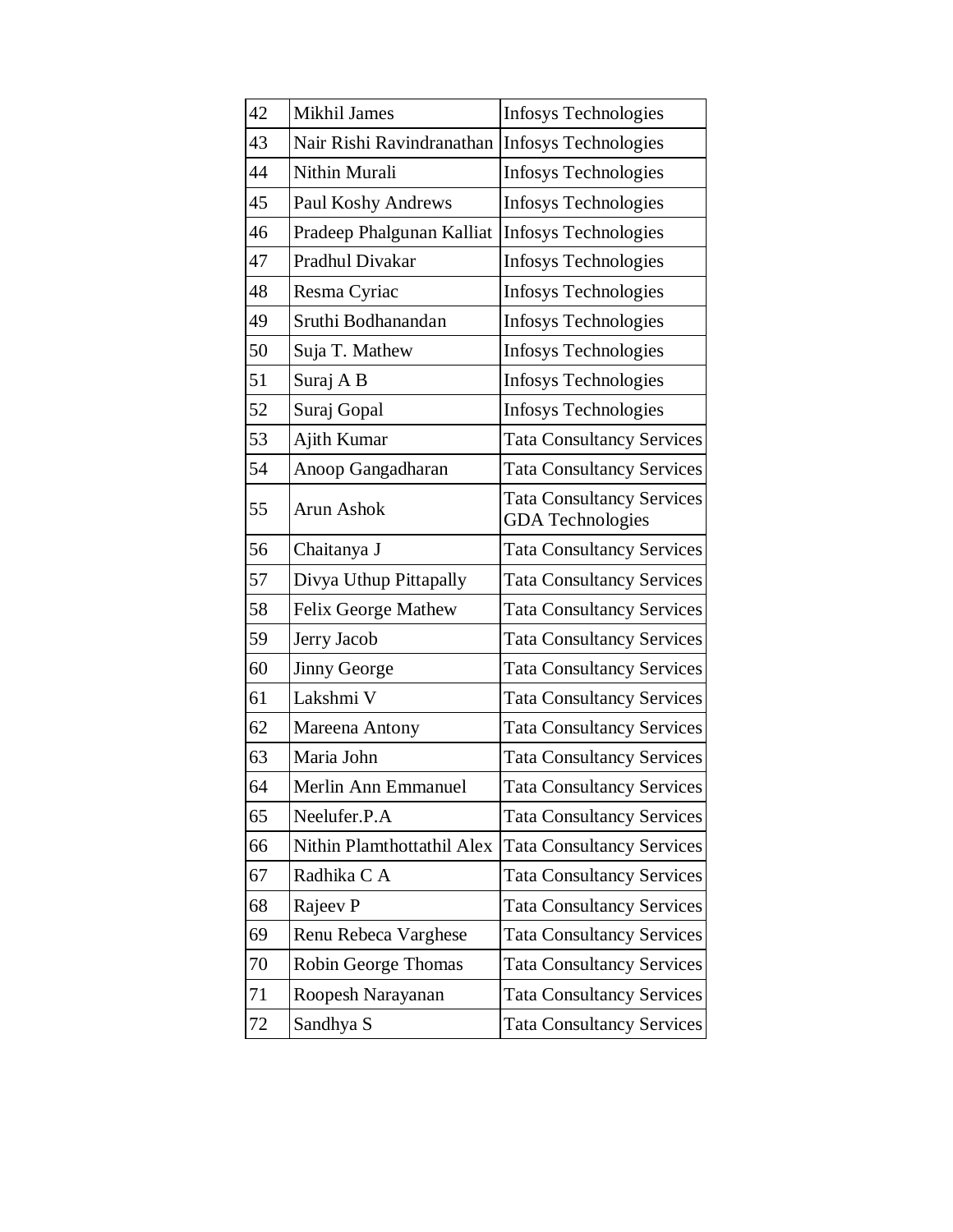| 73  | Smitha Mariam Philip     | <b>Tata Consultancy Services</b>                     |  |  |
|-----|--------------------------|------------------------------------------------------|--|--|
| 74  | <b>Subin P Thomas</b>    | <b>Tata Consultancy Services</b>                     |  |  |
| 75  | <b>Sushil Dinesh</b>     | <b>Tata Consultancy Services</b>                     |  |  |
| 76  | Vazhappilly Renu Paulose | <b>Tata Consultancy Services</b>                     |  |  |
| 77  | Veena Rachel Mathew      | <b>Tata Consultancy Services</b>                     |  |  |
| 78  | Abin C Joy               | <b>IBS</b> Solutions                                 |  |  |
| 79  | Jilna George             | <b>IBS</b> Solutions                                 |  |  |
| 80  | <b>Jose Lukose</b>       | <b>IBS</b> Solutions                                 |  |  |
| 81  | Lamna Lathif             | <b>IBS</b> Solutions                                 |  |  |
| 82  | Lijo Dominic             | <b>IBS</b> Solutions                                 |  |  |
| 83  | <b>Mohamed Shafeer K</b> | <b>IBS</b> Solutions                                 |  |  |
| 84  | Nimmy George             | <b>IBS</b> Solutions                                 |  |  |
| 85  | Nitha Mary George        | <b>IBS</b> Solutions                                 |  |  |
| 86  | Parvathy Ravikumar       | <b>IBS</b> Solutions                                 |  |  |
| 87  | Sheethal Kartha          | <b>IBS</b> Solutions                                 |  |  |
| 88  | Varghese V               | <b>IBS</b> Solutions                                 |  |  |
| 89  | Santhi Raju              | <b>IBS</b> Solutions                                 |  |  |
| 90  | Abhinav Viswambharan     | Satyam Computers Ltd.                                |  |  |
| 91  | Jubin Peter              | Satyam Computers Ltd.                                |  |  |
| 92  | <b>Sachith Thomas</b>    | Satyam Computers Ltd.                                |  |  |
| 93  | <b>Mathew Alex</b>       | Satyam Computers Ltd.                                |  |  |
| 94  | Jijin Kurian             | Satyam Computers Ltd.                                |  |  |
| 95  | Sheril Tresa Joseph      | Satyam Computers Ltd.                                |  |  |
| 96  | George J Sanju           | <b>Sasken Communications</b>                         |  |  |
| 97  | Liya Vijayan             | <b>Sasken Communications</b><br><b>US Technology</b> |  |  |
| 98  | <b>Tony Thomas</b>       | <b>US</b> Technology                                 |  |  |
| 99  | Wardha P K               | <b>US</b> Technology                                 |  |  |
| 100 | Ragesh CR                | <b>US Technology</b>                                 |  |  |
| 101 | Rahul K K                | <b>US</b> Technology                                 |  |  |
| 102 | Shyam Nath R             | <b>US Technology</b>                                 |  |  |
| 103 | Nivya Johny              | <b>US Technology</b>                                 |  |  |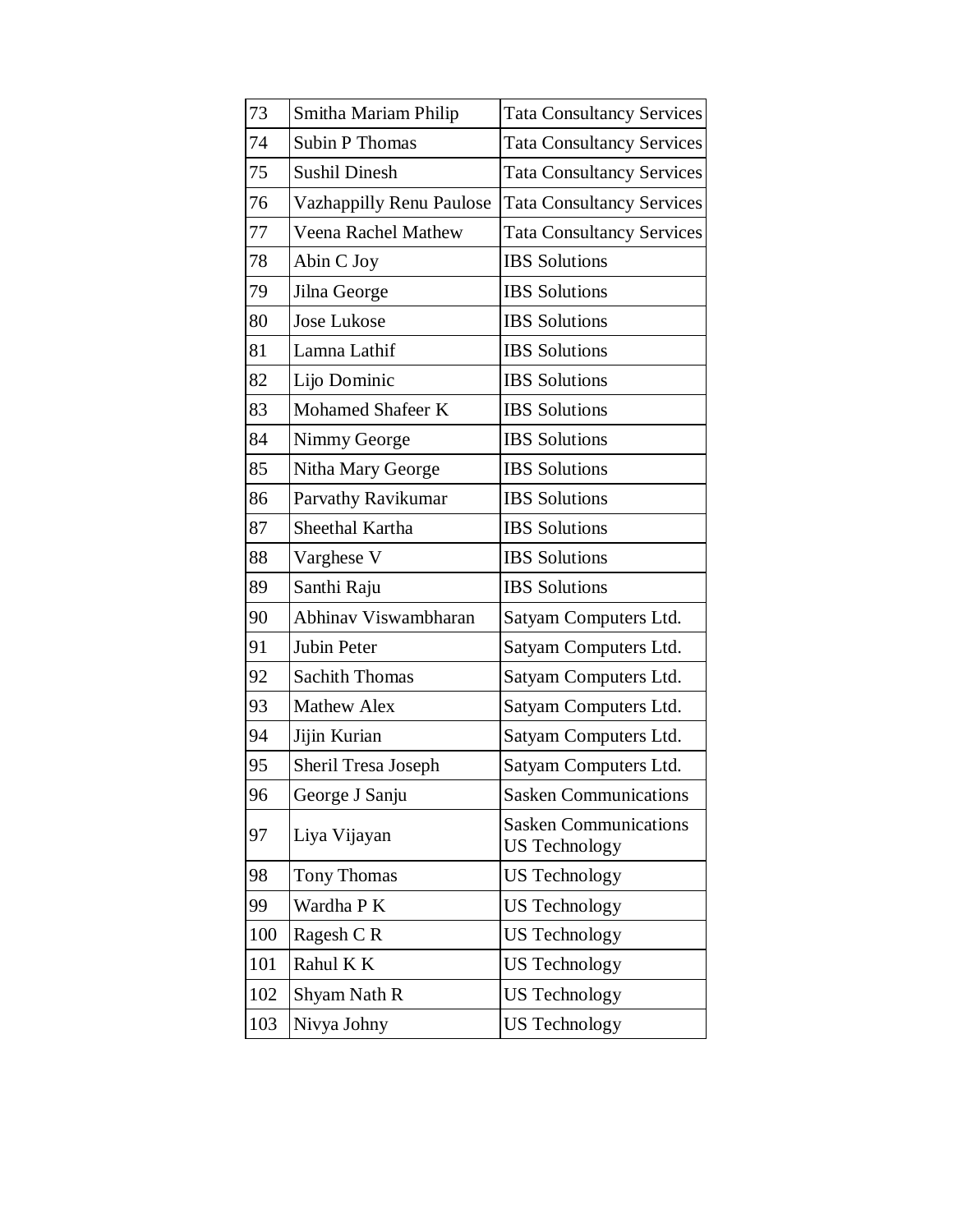| 104 | Renjith P R           | <b>US Technology</b>                 |  |
|-----|-----------------------|--------------------------------------|--|
| 105 | Neethu Thomson        | <b>US Technology</b>                 |  |
| 106 | Elsa Sherine Stephen  | <b>US</b> Technology                 |  |
| 107 | Ranjith Raveendran    | <b>US</b> Technology                 |  |
| 108 | Sandeep.A.V.          | <b>US Technology</b>                 |  |
| 109 | <b>Boby Peter</b>     | <b>US Technology</b>                 |  |
| 110 | <b>Bindu P Simon</b>  | <b>Nest Solutions</b>                |  |
| 111 | Anoop Joseph          | <b>Nest Solutions</b>                |  |
| 112 | Linda Pius            | i-Gate Solutions                     |  |
| 113 | Joseph Kurian         | i-Gate Solutions                     |  |
| 114 | Reshma George         | i-Gate Solutions                     |  |
| 115 | Jobin John            | i-Gate Solutions                     |  |
| 116 | Jain Joseph           | i-Gate Solutions                     |  |
| 117 | Anu Achankunju        | Sify                                 |  |
| 118 | Deepak Mohan          | Sify                                 |  |
| 119 | Soumya Mohandas       | Sify                                 |  |
| 120 | Hima Vasudevan        | Sify                                 |  |
| 121 | Vijay Raj T           | Sify                                 |  |
| 122 | Johns George          | Huawei Technologies                  |  |
| 123 | Paul Nibin K J        | Huawei Technologies                  |  |
| 124 | <b>Abraham Thomas</b> | L & T Infotech                       |  |
| 125 | Rejosh Samuel         | L & T Infotech                       |  |
| 126 | Mathew Abraham        | L & T Infotech                       |  |
| 127 | Nyle Mathew           | Wipro Technologies<br>L & T Infotech |  |
| 128 | Shajeer Hussain N C   | <b>GDA</b> Technologies              |  |
| 129 | Akhil K Haridas       | Hexaware Technologies                |  |
| 130 | <b>Tinton Abraham</b> | Hexaware Technologies                |  |
| 131 | Mini G                | Hexaware Technologies                |  |
| 132 | Krishnanunni G        | US Technology                        |  |
| 133 | Priya Joseph          | <b>US Technology</b>                 |  |
| 134 | Abhijith Jayakumar    | <b>US Technology</b>                 |  |